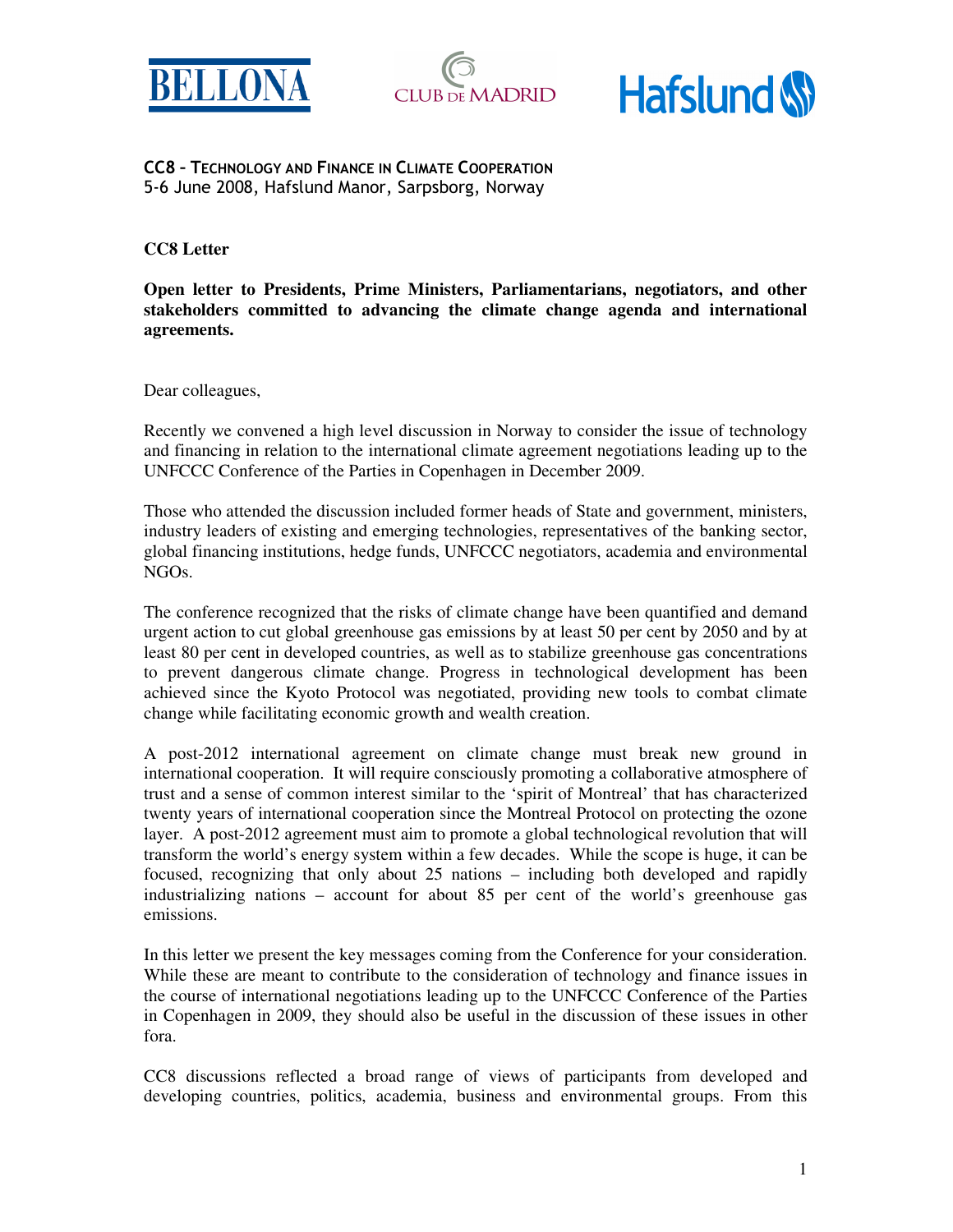





diversity, common ground emerged. The participants gave their broad support to the following points:

A firm foundation for post-2012 cooperation must build on acknowledging important challenges. It must be:

- i. Effective reaching defined goals.
- ii. Efficient exploiting both low costs and high dynamic potential of markets.
- iii. Equitable ensuring cooperation by combining justice, ability and opportunity.

To be on track towards global cooperation:

- i. It must be demonstrated that low-carbon growth is feasible.
- ii. There must be increased support for adaptation.
- iii. There must be cooperation on technological development and change.

Importantly, a post-2012 framework should ensure pricing of greenhouse gas emissions, building on the Kyoto Protocol's first commitment period 2008-2012.

#### **1: An international agreement to promote climate change technologies**

An international agreement for the post-2012 period needs to be flexible and simple. Cooperation is necessary to ensure large reductions in emissions in this century. In addition to stimulating emission reductions directly, it should address the needs for finance sufficient to cover the cost of emissions abatement and increased adaptation in developing countries, and ways to achieve far-reaching technological change. Informal or formal mechanisms should go forward urgently, notwithstanding progress on a global climate agreement.

Provisions in this respect should reflect the following imperatives:

# **2: Boost longer term research, development and deployment of climate change mitigation and adaptation technologies internationally, using public resources and triggering private sector investments**

- A post-2012 climate regime must boost public resources for research, development and deployment (RD&D) of appropriate existing technologies and catalyse far-reaching technological change.
	- Developed countries should invest or contribute at least 0.1% of GDP from public budgets to climate technology research.<br>• Public funding is required for demo
	- funding is required for demonstration projects to ensure commercialization of emerging technologies like  $CO<sub>2</sub>$  capture and storage and renewable energy.
	- Measures are needed to accelerate the deployment of promising existing technologies.
- Such public efforts could be undertaken nationally (based on pledges to the international community) or through international collaborative efforts. International mechanisms should be non-bureaucratic, similar to the consultative group on agricultural research (CGIAR) and such previous experience in international cooperation as the global cooperation on confronting HIV/AIDS and smallpox.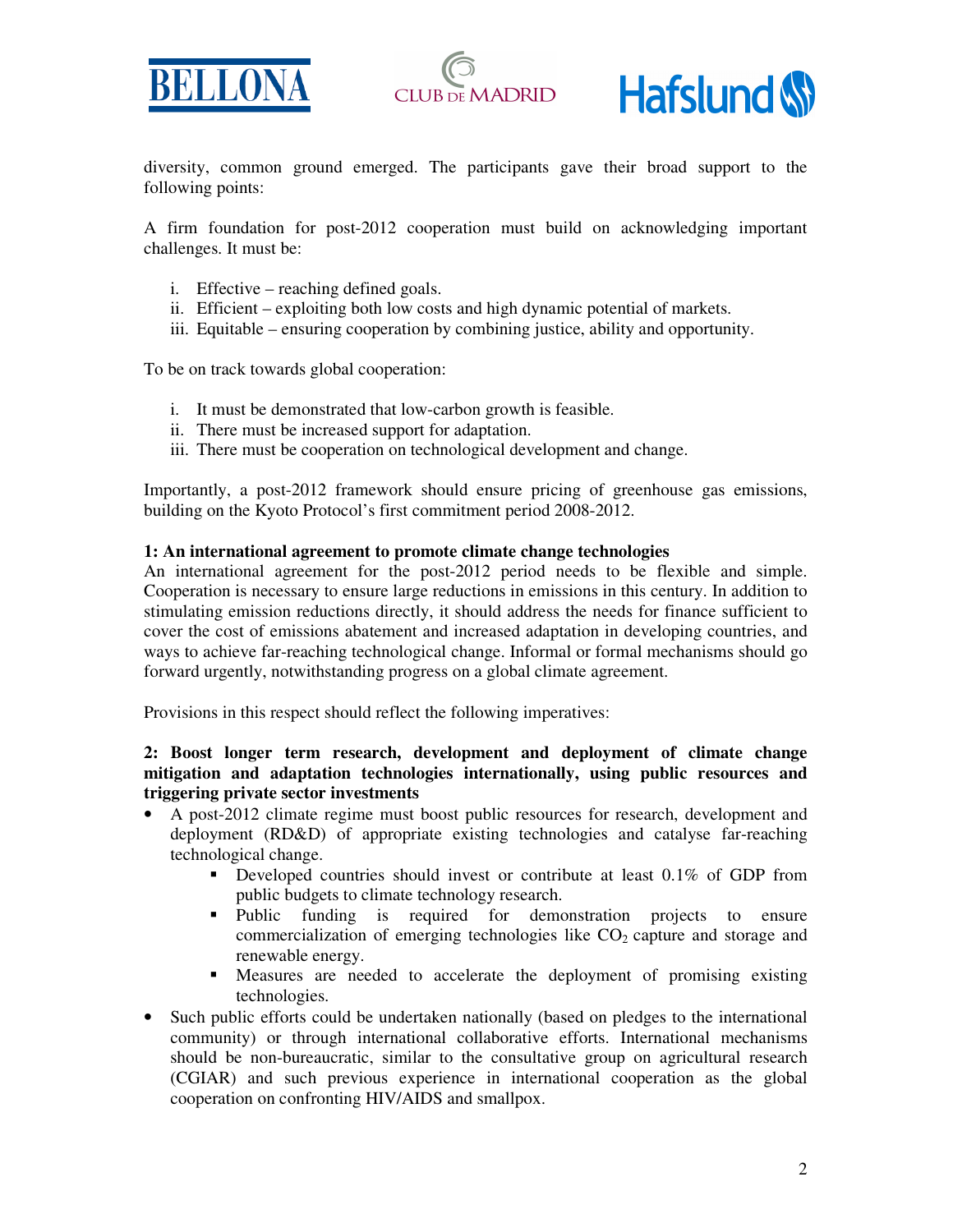





- Successful interaction between public and private sectors is essential to the necessary paradigm shifts in RD&D. Countries and the international community should explore and coordinate a multitude of instruments to stimulate private-sector technology investment.
- Effective RD&D requires clarity of signals and an absence of vexatious barriers. Domestic and international institutions and policies should be as stable, transparent and predictable as possible.
- Commitments to joint use and wide access should be ensured, for instance through joint development projects between developed and developing countries.
- International rules should facilitate the development and transfer of both new energy technologies and adaptation technologies to countries in need of international assistance. An international agreement should aim to balance the incentives for innovation and diffusion including through innovative approaches to intellectual property rights.

## **3: Make low-carbon technologies top priority**

- No low-carbon technology should be excluded from RD&D support. It is just as essential to support work on energy efficiency as on new energy supply technologies.
- Correct pricing of energy is a central element of energy efficiency, taking due consideration of social concerns.
- Appropriate standards and regulations should be established to boost development of the best technologies, such as:
	- Establish national and international best practices for new buildings and for minimizing energy consumption in existing buildings.
	- Establish national and international targets for transport efficiency to minimize energy consumption, and consider a measurement in kWh/km as the foundation for such a strategy.
- Particular attention must be focused on developing infrastructure solutions for energy storage.

## **4: Effective and substantial international climate funding**

- To ensure private funding for development and application of new technologies, establish a well functioning global carbon market as soon as possible, if necessary with a government guaranteed minimum price for carbon.
- As part of the international post-2012 climate regime, provide adequate public financing to developing countries for:
	- Adaptation to climate change.
	- Compensation for ecological services, such as measures to avoid deforestation.
	- Additional official development aid to foster low-carbon economic development, or the creation of a multilateral fund similar to the precedent of the Montreal Protocol to facilitate the financing of technology transfer.

**5: Make climate policy 'work for all', identifying the driving forces needed to build commitment among pertinent stakeholders and to mobilize new political constituencies and domestic coalitions in support of urgent action on effective, efficient and equitable climate change policies.** 

• Political leadership will be essential in achieving this. Broad coalitions must be sought among government, political parties, business, trade unions, civil society, and academia to